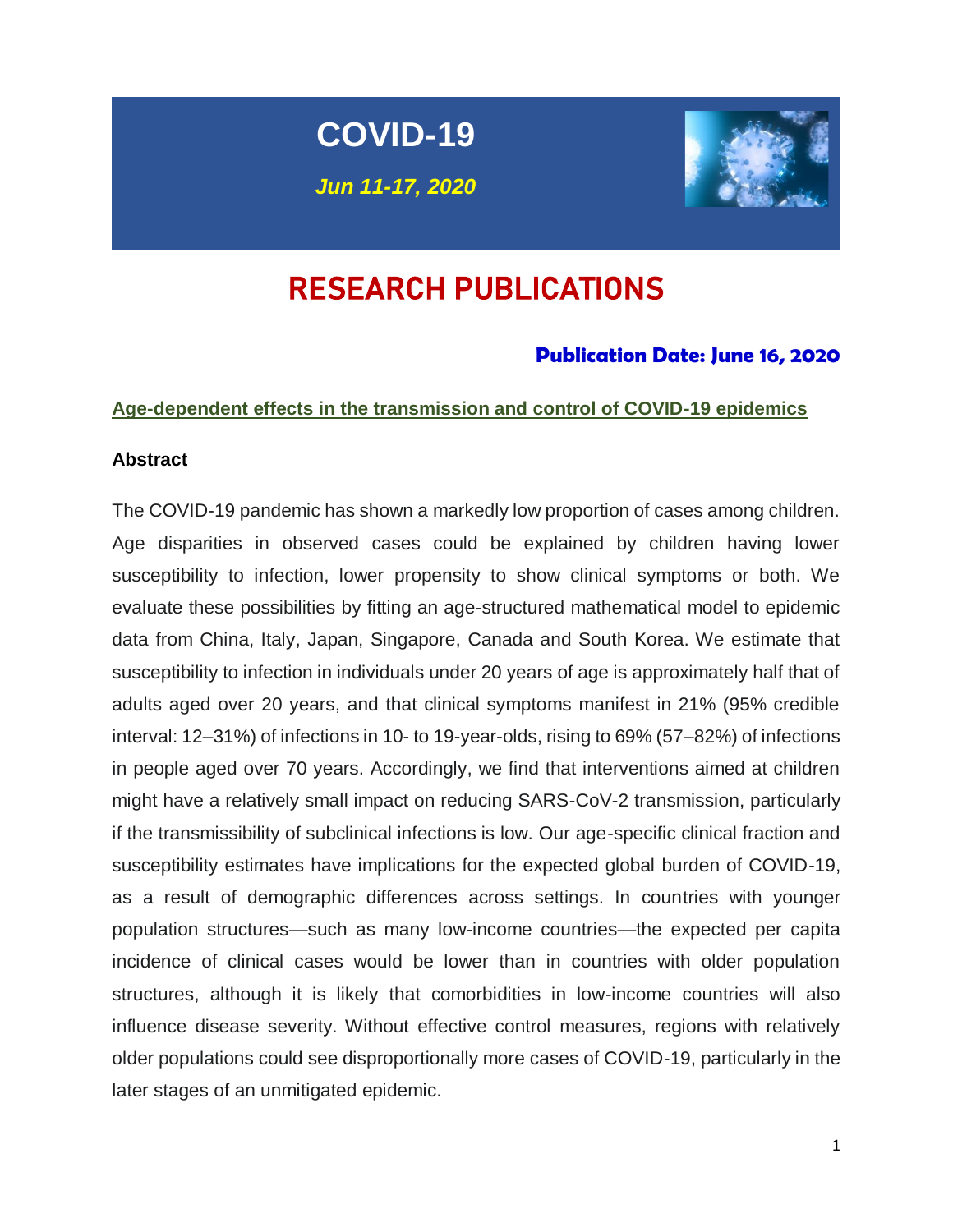#### **Reference**

Davies, Nicholas G., Petra Klepac, Yang Liu, Kiesha Prem, Mark Jit, Rosalind M. Eggo, and CMMID COVID-19 working group. "Age-dependent effects in the transmission and control of COVID-19 epidemics." MedRxiv (2020).

#### **Disease and healthcare burden of COVID-19 in the United States**

#### **Abstract**

As of 24 April 2020, the SARS-CoV-2 epidemic has resulted in over 830,000 confirmed infections in the United States. The incidence of COVID-19, the disease associated with this new coronavirus, continues to rise. The epidemic threatens to overwhelm healthcare systems, and identifying those regions where the disease burden is likely to be high relative to the rest of the country is critical for enabling prudent and effective distribution of emergency medical care and public health resources. Globally, the risk of severe outcomes associated with COVID-19 has consistently been observed to increase with age. We used age-specific mortality patterns in tandem with demographic data to map projections of the cumulative case burden of COVID-19 and the subsequent burden on healthcare resources. The analysis was performed at the county level across the United States, assuming a scenario in which 20% of the population of each county acquires infection. We identified counties that will probably be consistently, heavily affected relative to the rest of the country across a range of assumptions about transmission patterns, such as the basic reproductive rate, contact patterns and the efficacy of quarantine. We observed a general pattern that per capita disease burden and relative healthcare system demand may be highest away from major population centers. These findings highlight the importance of ensuring equitable and adequate allocation of medical care and public health resources to communities outside of major urban areas.

#### **Reference**

https://www.nature.com/articles/s41591-020-0952-y

#### **Living in a Covid**‐**19 world**

#### **Abstract**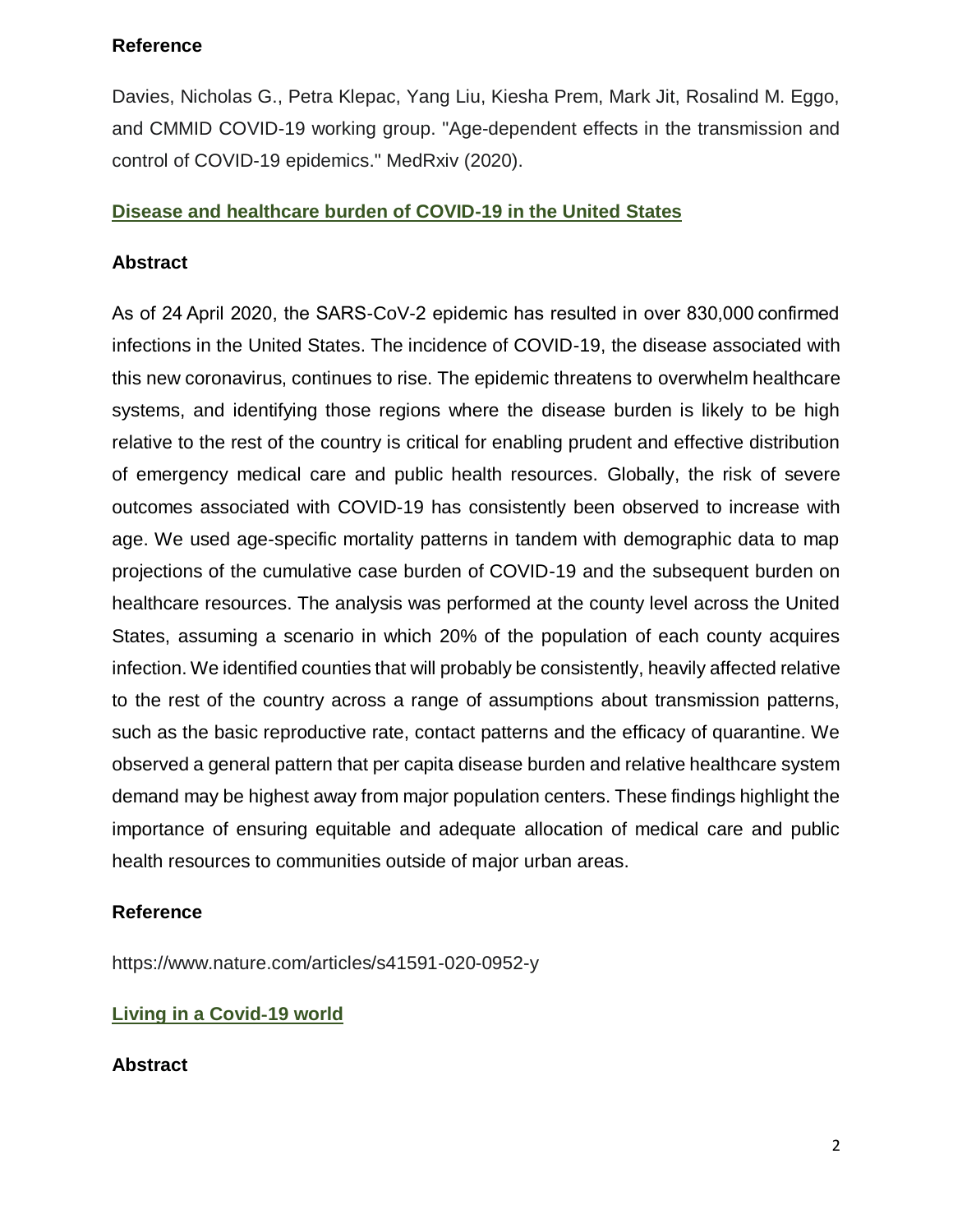To say that we live in uncertain times would be a gross understatement. As the June 2020 issue of the Quarterly goes to press, the United States is reeling from the one‐two punch of the lethal COVID‐19 pandemic and its shock to the economy, the likes of which we have not seen, respectively, since the 1918-1919 influenza pandemic and the Great Depression of the 1930s. Either calamity alone would be devastating, but together they appear almost apocalyptic.

Just five months ago, few could have imagined the magnitude of the tragic loss of life and the crippling economic effects wrought by the pandemic. Since then, nation after nation has struggled to control the rapid spread of the virus and its consequences. Some (e.g., China, South Korea, Germany) have fared better than others (e.g., Italy, Spain, France), owing in large part to the speed with which civic leaders responded to the crisis. The United States unfortunately failed to take prompt action despite adequate warning of the imminent danger, and the price for this delay is 100,000 COVID-related deaths and 36 million unemployment figures.

There is no denying that we now live in a COVID‐19 world—one fraught with constant uncertainty about personal safety as well as our collective health and economic well‐ being. In addition, those affected the most by the pandemic are low‐income individuals and communities of color, and also are the most disadvantaged by poverty and other social determinants of health. As we begin to chart a path toward recovery, we need to recognize the interconnection between health equity and economic security.

It is unclear how long the COVID‐19 pandemic will persist and how far‐reaching its effects will be. One thing is certain, though: the epidemic has exposed glaring weaknesses in our nation's health care system, not only its inadequacy to respond to emerging public health threats but also its inability to deliver health care effectively and equitably to all citizens. For more detail, read the following given article.

#### **Reference**

<https://onlinelibrary.wiley.com/doi/10.1111/1468-0009.12466>

## **Diagnosing COVID**‐**19 in the emergency department: A Scoping review of clinical exam, labs, imaging accuracy and biases**

#### **Abstract**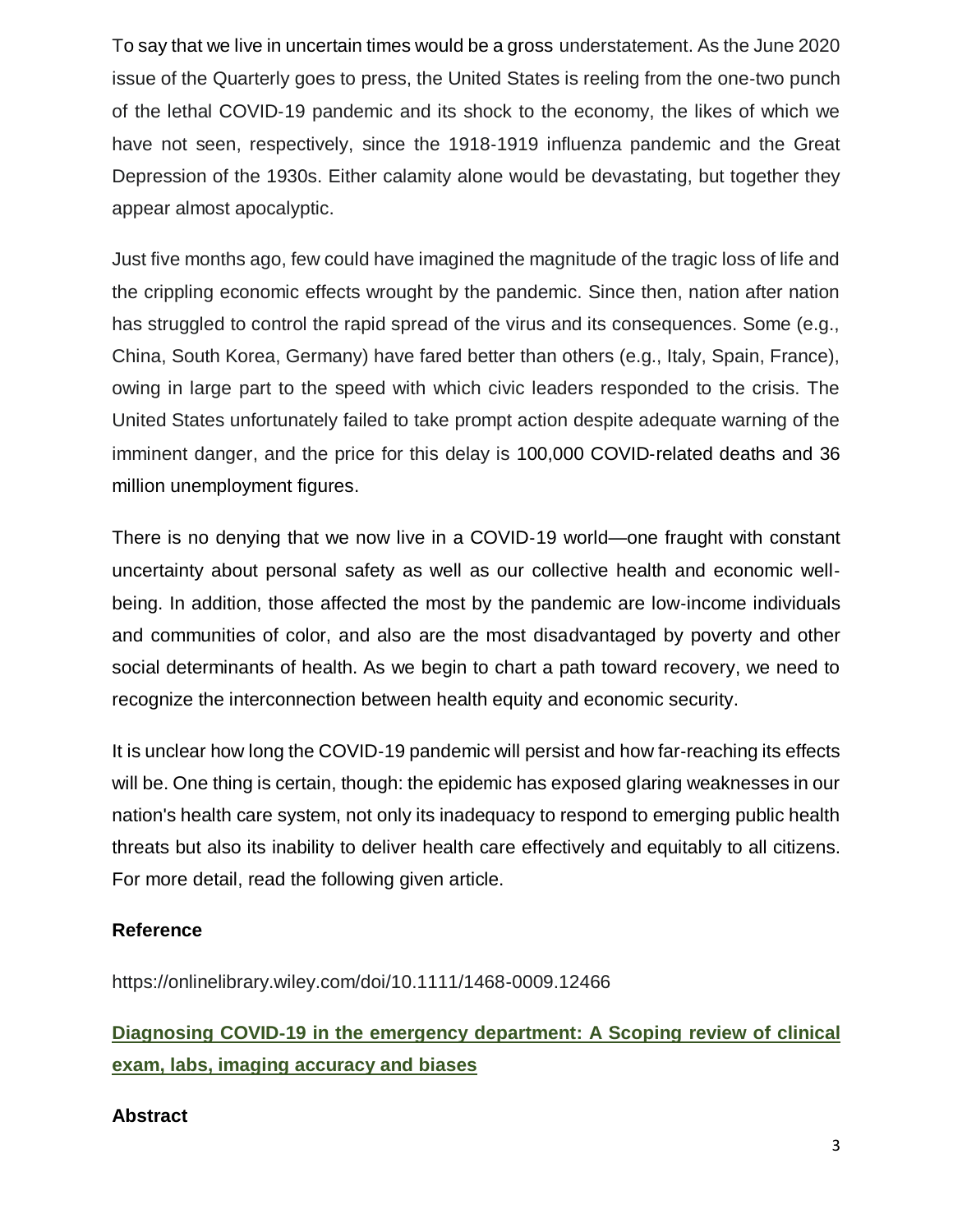In December 2019 a novel viral respiratory pathogen emerged in China, ultimately named severe acute respiratory syndrome coronavirus 2 (SARS-Co-V-2) with the clinical illness dubbed coronavirus disease (COVID‐19). COVID‐19 became a global pandemic in early 2020 forcing governments worldwide to enact social isolation policies with dire economic ramifications. Emergency departments (ED) encountered decreased patient volumes before some in Seattle, New York City, New Orleans, and Detroit experienced waves of COVID‐19 patients mixed with asymptomatic patients or those concerned about potential exposures. Diagnosing COVID‐19 was hampered by inadequate supplies of reagents and kits, which was compounded by clinical and radiographic features that overlap with numerous seasonal viral respiratory infections.

#### **Reference**

https://onlinelibrary.wiley.com/doi/10.1111/acem.14048

## **Evolutionary relationships and sequence**‐**structure determinants in human SARS coronavirus**‐**2 spike proteins for host receptor recognition**

#### **Abstract**

Coronavirus disease 2019 (COVID‐19) is a pandemic infectious disease caused by novel Severe Acute Respiratory Syndrome coronavirus‐2 (SARS CoV‐2). The SARS CoV‐2 is transmitted more rapidly and readily than SARS CoV. Both, SARS CoV and SARS CoV‐ 2 via their glycosylated spike proteins recognize the human angiotensin converting enzyme‐2 (ACE‐2) receptor. We generated multiple sequence alignments and phylogenetic trees for representative spike proteins of SARS CoV and SARS CoV‐2 from various host sources in order to analyze the specificity in SARS CoV‐2 spike proteins required for causing infection in humans. Our results show that among the genomes analysed, two sequence regions in the N‐terminal domain (NTD); "MESEFR" and "SYLTPG" are specific to human SARS CoV‐2. In the receptor binding domain (RBD), two sequence regions; "VGGNY" and "EIYQAGSTPCNGV" and a disulfide bridge connecting 480C and 488C in the extended loop are structural determinants for the recognition of human ACE‐2 receptor. The complete genome analysis of representative SARS CoVs from bat, civet, human host sources and human SARS CoV‐2 identified the bat genome (GenBank code: MN996532.1) as closest to the recent novel human SARS CoV‐2 genomes. The bat SARS CoV genomes (GenBank codes: MG772933 and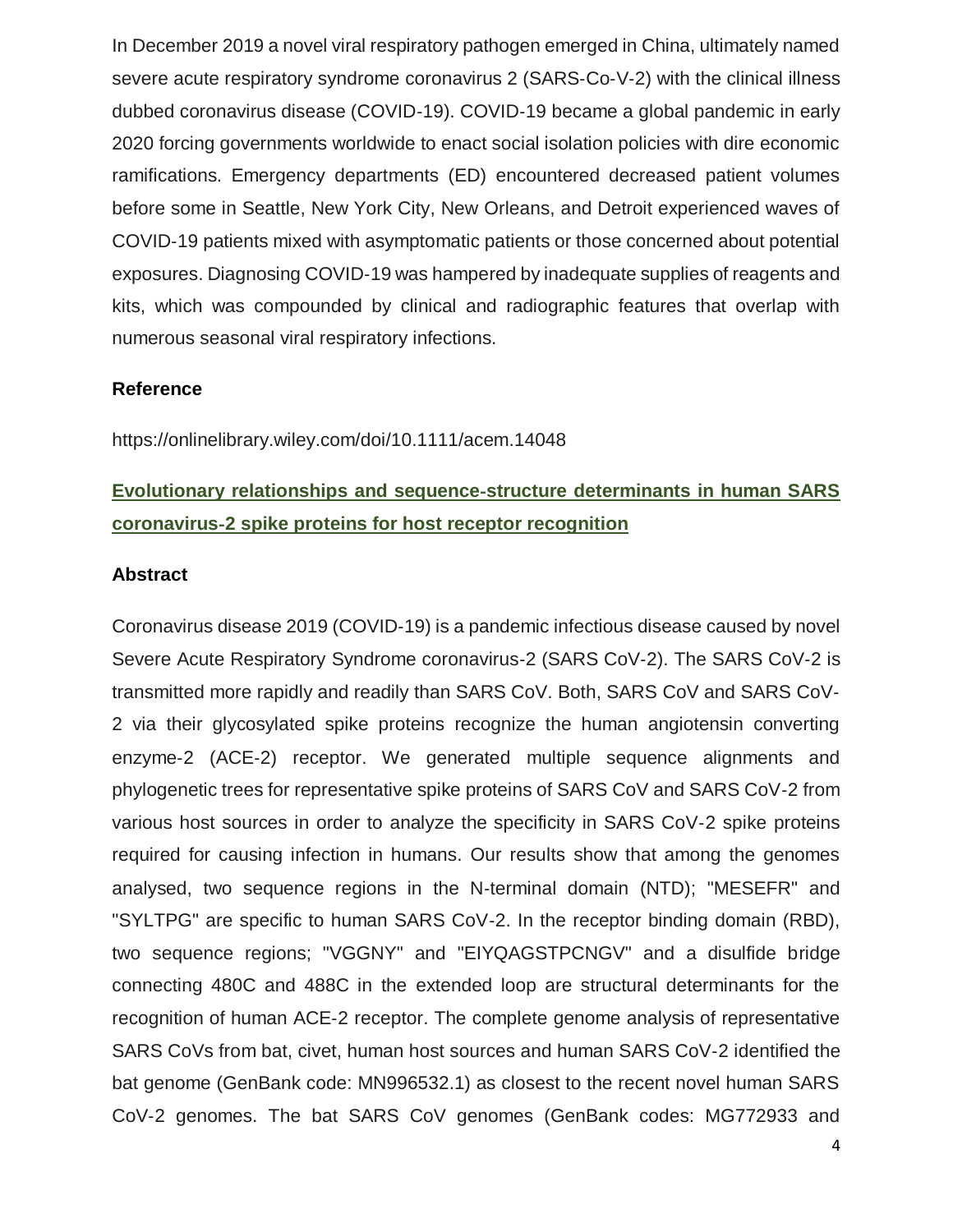MG772934) are evolutionary intermediates in the mutagenesis progression towards becoming human SARS CoV‐2.

#### **Reference**

<https://onlinelibrary.wiley.com/doi/10.1002/prot.25967>

## **Impact of comorbidities on patients with COVID**‐**19: A large retrospective study in Zhejiang, China**

#### **Abstract**

*Background:* Since the outbreak of 2019 novel coronavirus (SARS‐CoV‐2) pneumonia, thousands of patients with fever or cough were flocked into fever clinic of designated hospitals in Wuhan, China. To date, no data have ever been reported to reflect the prevalence of Corona Virus Disease 2019 (COVID‐19) among these outpatients. Moreover, it is almost unknown to discriminate COVID‐19 and nucleic acid negative patients based on clinical features in the fever clinics.

*Methods:* The infectious status of SARS‐CoV‐2 was estimated among the outpatients. The epidemiological and clinical characteristics were compared between COVID‐19 and nucleic acid negative patients.

*Results:* The nucleic acid positive rate for SARS‐CoV‐2 in the outpatients from our fever clinic was 67·1%, while the majority of COVID‐19 patients were mild cases. The predominant initial symptom in those COVID‐19 patients was fever (78.2%), followed by cough (15.6%). Very significantly lower number of eosinophils was characterized in COVID‐19 patients as compared to that of nucleic acid negative patients. More importantly, the proportion of subjects with eosinophil counts lower than normal levels in COVID‐19 patients was much higher than that of nucleic acid negative patients. Fever combined with bilateral ground‐glass opacities in CT imaging and eosinophil count below the normal level are probably a valuable indicator of COVID‐19 infection in those outpatients.

*Conclusions:* Those findings may provide critical information for the regions such as Europe and United States that are facing the same situation as Wuhan experienced, and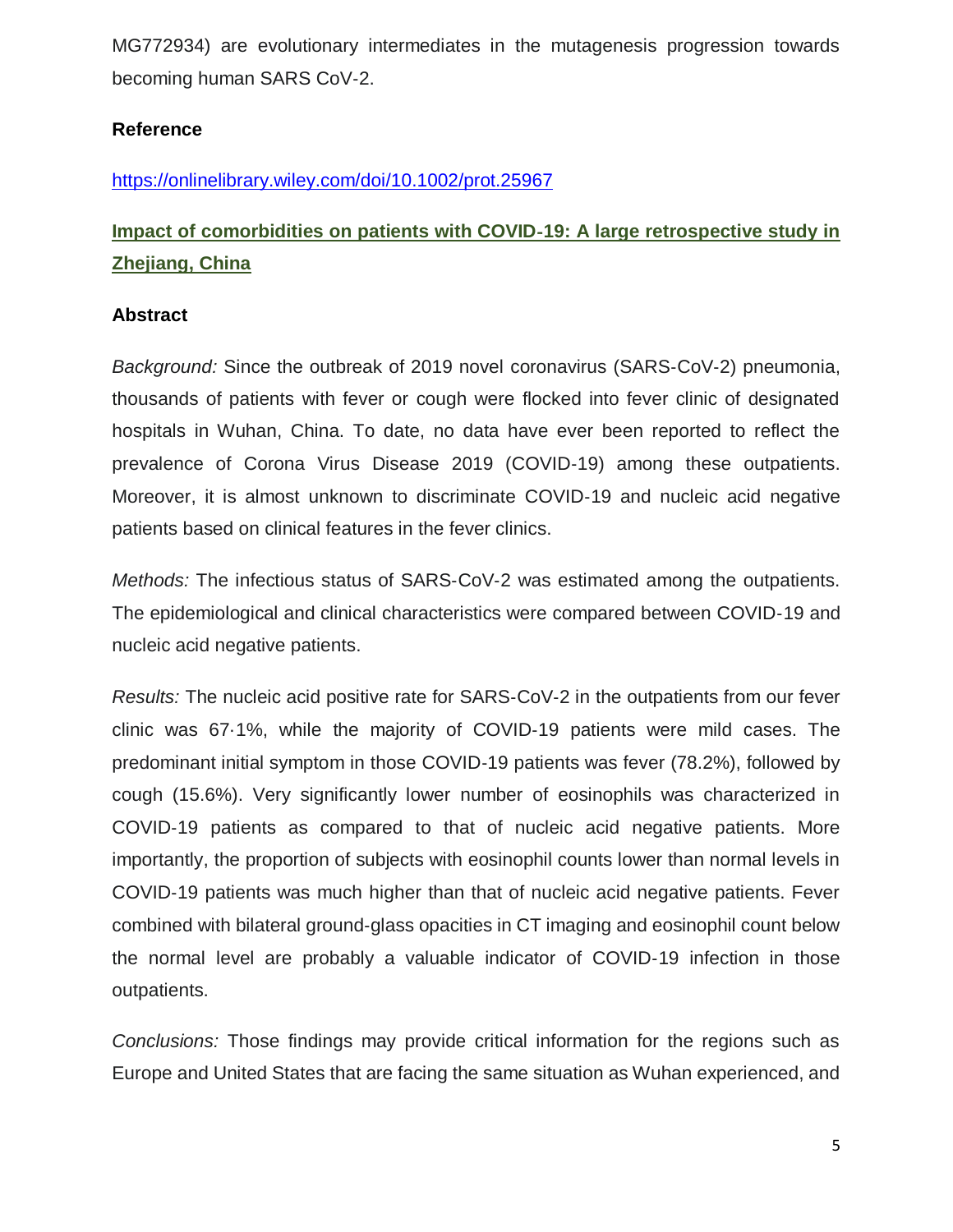could be valuable to prevent those nucleic acid negative patients from misdiagnosis before antibody testing.

#### **Reference**

<https://onlinelibrary.wiley.com/doi/10.1002/jmv.26175>

## **Dysregulation of the immune response affects the outcome of critical COVID**‐**19 patients**

#### **Abstract**

*Objectives:* Critical cases of coronavirus disease 2019 (COVID‐19) are associated with a high risk of mortality. It remains unclear why patients with the same critical condition have different outcomes. We aimed to explore relevant factors that may affect the prognosis of critical COVID‐19 patients.

*Methods*: Six critical COVID‐19 inpatients were included in our study. The 6 patients were divided into two groups based on whether they had a good or poor prognosis. We collected peripheral blood samples at admission and the time point of exacerbation to compare differences in the phenotypes and functions of major populations of immune cells between the groups.

*Results:* On admission, compared to patients with poor prognoses, those with good prognoses had significantly higher counts of monocytes ( $p < 0.05$ ), macrophages ( $p <$ 0.05 ), higher frequency of CD3+CD4+CD45RO+CXCR3+ subsets (p < 0.05 ), higher frequency of CD14+CD11C+HLA-DR+ subset of dendritic cells (DCs) ( $p < 0.05$ ), and a lower count of neutrophils ( $p < 0.05$ ). At the time point of exacerbation, the proportions of naïve CD4+ T cells ( $p < 0.05$ ), Tregs, and Th2 cells in the poor prognosis group were relatively higher than those in the good prognosis group, and CD4+ memory T cells were relatively lower ( $p < 0.05$ ).

*Conclusion*: According to our results, the poor prognosis group showed a worse immune response than the good prognosis group at the time of admission and at exacerbation. Dysregulation of the immune response affects the outcome of critical COVID‐19 patients.

#### **Reference**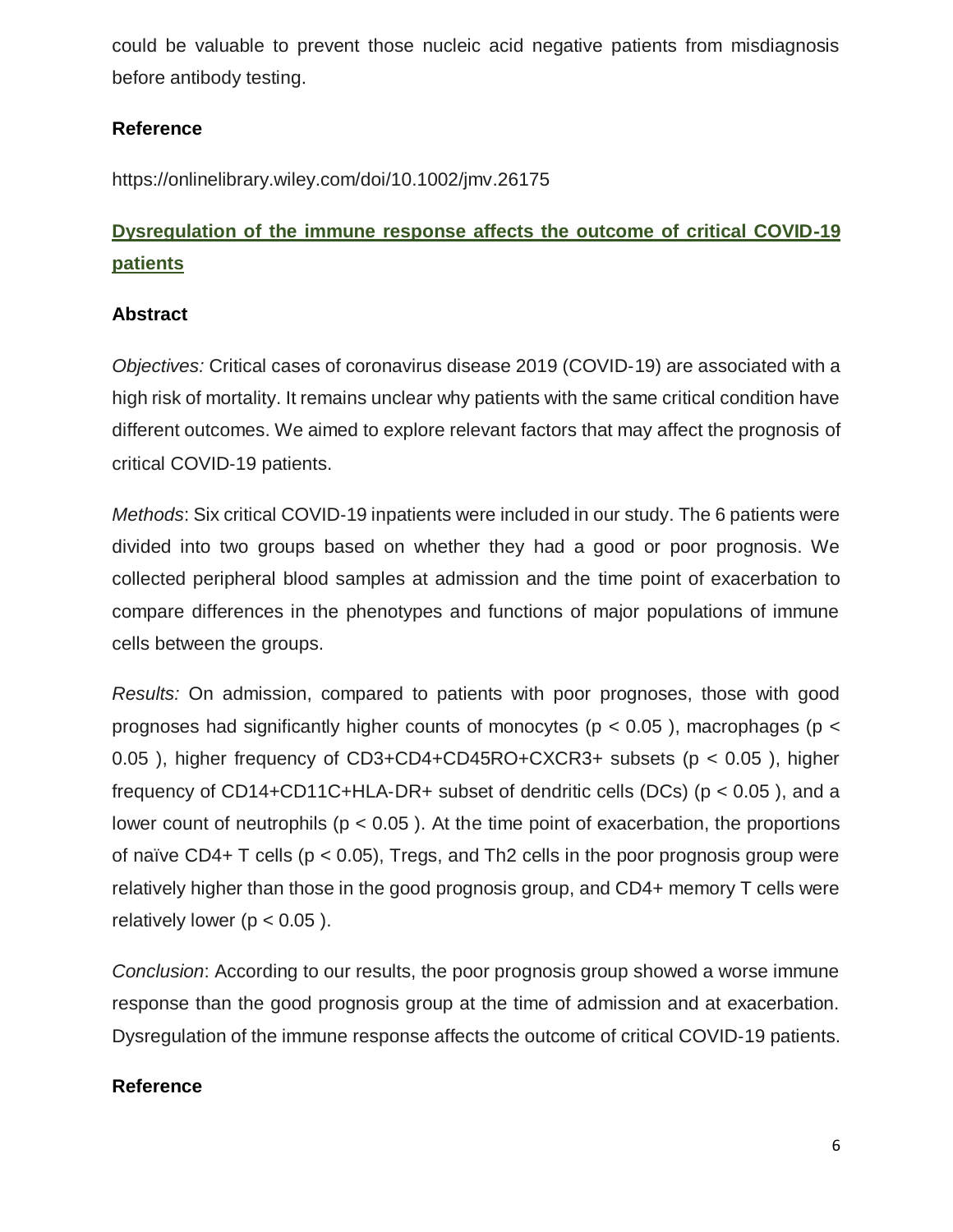#### **Syncope, Brugada syndrome, and COVID**‐**19 lung disease**

#### **Abstract**

A 52‐year‐old male with no history of familiar sudden death arrived at our Emergency Department after syncope with loss of consciousness occurred during high fever. The thoracic high‐resolution computed tomography demonstrated bilateral multiple ground‐ glass opacities. The nose‐pharyngeal swab resulted positive for SARS‐CoV‐2. The 12‐ lead ECG presented a "coved‐type" aspect in leads V1 and V2 at the fourth intercostal space and a first degree atrio-ventricular block. As soon as the temperature went down, the 12‐lead ECG resumed a normal aspect, maintaining a long PR interval.

#### **Reference**

https://onlinelibrary.wiley.com/doi/10.1002/joa3.12375

## **Comparison and application of different immunoassay methods for the detection of SARS**‐**CoV**‐**2**

#### **Abstract**

The detection data of IgM and IgG antibodies in 169 patients with coronavirus disease (COVID‐19) were analyzed to evaluate differences in clinical performance between the colloidal gold method and chemiluminescence method. In this study, chemiluminescence detection of IgM antibody showed a positive conversion earlier (about 1~2 days earlier), positive conversion rates higher in different stages of disease, and a trend of declining positive rate later than colloidal gold method. For IgG antibody, the chemiluminescence method showed a positive conversion earlier and the positive rate climbing more quickly than the colloidal gold method. No obvious negative‐converting tendency of IgG detection was observed within 35 days after the onset of disease. Although colloidal gold method is generally less sensitive than chemiluminescence method, it shows advantages of shorter turn‐around time, more simple procedure and no special equipment required. The two methodologies can be chosen according to different laboratory conditions.

A reasonable understanding of the performance of reagents with different methodologies can help in clinical disease diagnosis effectively and assist in the diagnosis of the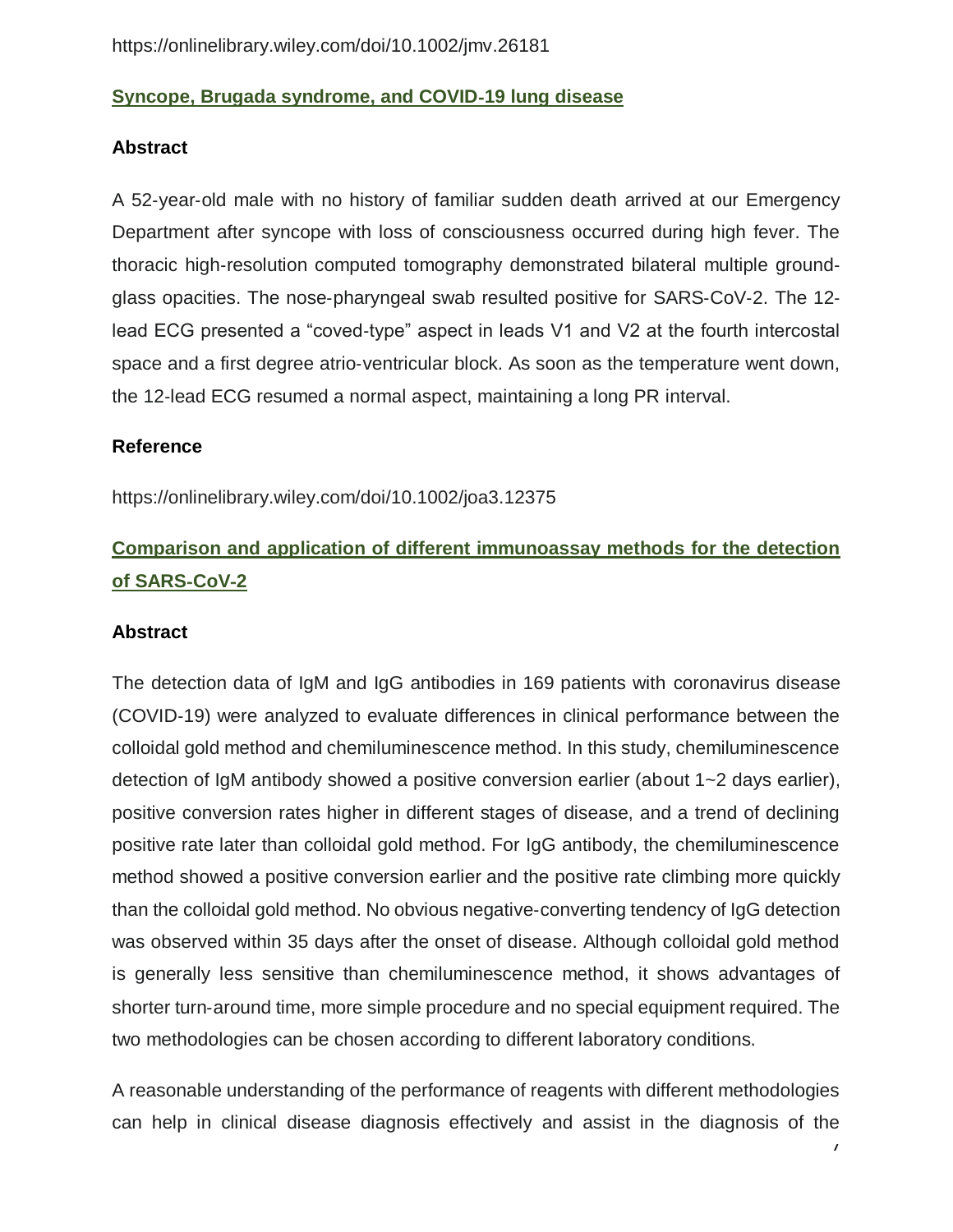progression of COVID‐19, for which the dynamic changes of antibody will provide reliable evidence.

#### **Reference**

https://onlinelibrary.wiley.com/doi/10.1002/jmv.26187

## **Immune**‐**related factors associated with pneumonia in 127 children with Coronavirus disease 2019 in Wuhan**

#### **Abstract**

*Objective*: Information regarding the association of immune‐related factors with pneumonia in children with coronavirus disease 2019 (COVID‐19) is scarce. This study aims to summarize the immune‐related factors and their association with pneumonia in children with COVID‐19.

*Methods*: Children with COVID‐19 at Wuhan Children's Hospital from January 28 to March 12, 2020 were enrolled. Pneumonia due to causes other than COVID‐19 were excluded. The clinical and laboratory information including routine blood tests, blood biochemistry, lymphocyte subsets, immunoglobulins, cytokines and inflammatory factors were analyzed retrospectively in 127 patients. Normal ranges and mean values of laboratory markers were applied as parameters for logistic regression analyses of their association with pneumonia.

*Results:* In non‐intensive care unit patients, 48.8% and 22.4% of patients had increased levels of procalcitonin and hypersensitive C‐reactive protein (hs‐CRP) respectively. 12.6% and 18.1% of patients had decreased levels of immunoglobulin (Ig) A and interleukin (IL)‐10 respectively. Approximately 65.8% of patients had pneumonia. These patients had decreased levels of globulin (odds ratio [OR] 3.13, 95% confidence interval [CI] 1.41-6.93, P =  $0.005$ ), IgA (OR 4.00, 95% CI 1.13-14.18, P =  $0.032$ ), and increased levels of hs‐CRP (OR 3.14, 95% CI 1.34‐7.36, P =0.008), procalcitonin (OR 3.83, 95% CI 2.03‐7.24, P <0.001), IL‐10 (OR 7.0, 95% CI 1.59‐30.80, P =0.010), and CD4+CD25+ T lymphocyte < 5.0 % (OR 1.93, 95% CI 1.04‐3.61, P =0.038).

*Conclusion*: Decreased IgA and CD4+CD25+ T lymphocyte percentage, and increased hs-CRP, procalcitonin and IL-10 were associated with pneumonia, suggesting that the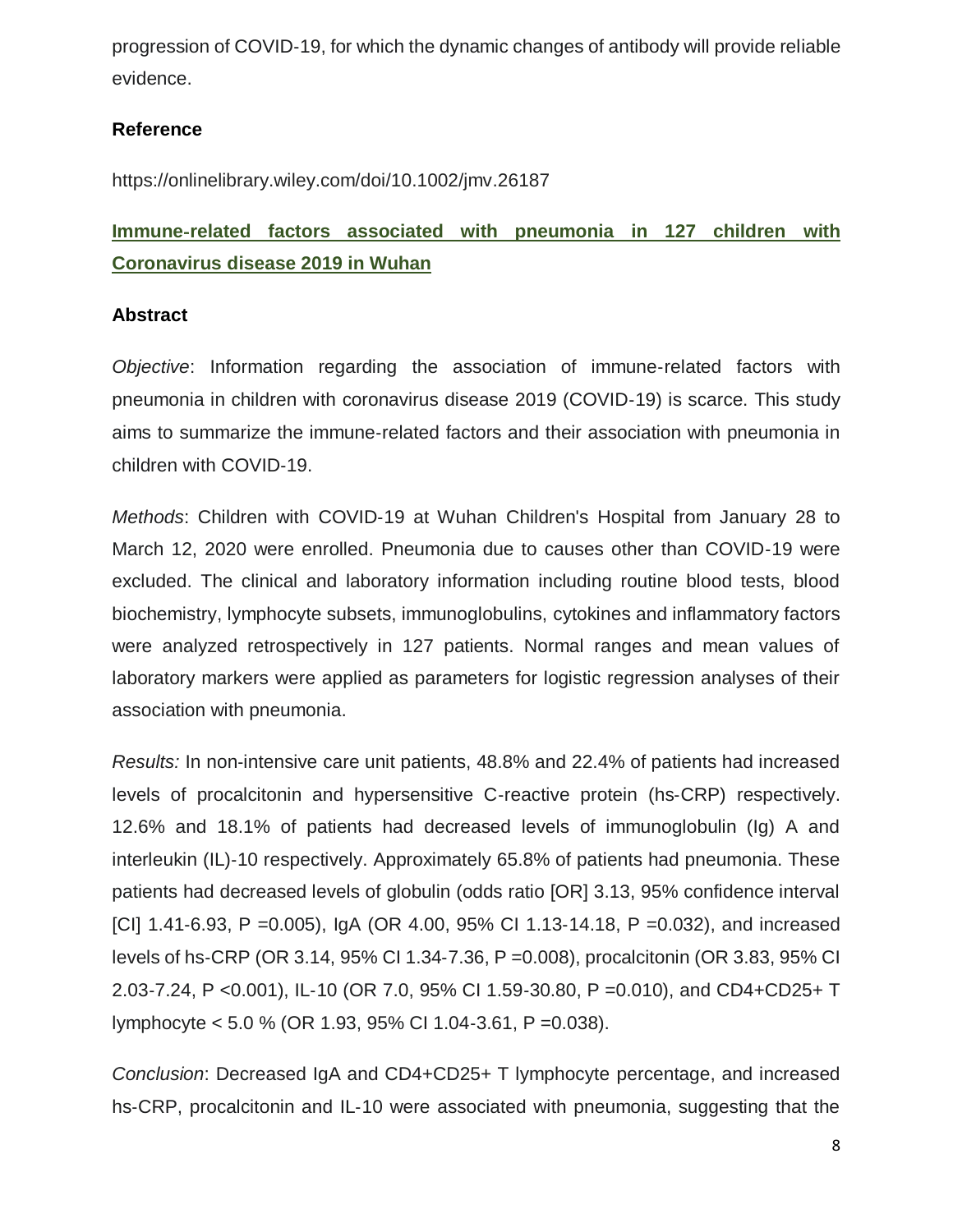immune‐related factors may participate in the pathogenesis of pneumonia in children with COVID‐19.

#### **Reference**

#### <https://onlinelibrary.wiley.com/doi/10.1002/ppul.24907>

## **A cross**‐**sectional community**‐**based observational study of asymptomatic SARS**‐ **CoV**‐**2 prevalence in the greater Indianapolis area**

#### **Abstract**

The Asymptomatic novel Coronavirus Infection (ACORN) study was designed to investigate the prevalence of SARS‐CoV‐2 infection in the asymptomatic adult population of the Indianapolis metropolitan area, to follow individuals testing positive for the development of symptoms, and to understand duration of positive test results. ACORN is a cross‐sectional community‐based observational study of adult residents presenting asymptomatic for COVID‐like illness, defined as the self‐reported absence of the following 3‐symptoms in the last 7‐days: fever (≥100°F), new onset or worsening cough, and new onset or worsening shortness of breath. SARS‐CoV‐2 infection was determined by RT‐ PCR in nasopharyngeal swab samples. SARS‐CoV‐2 infection prevalence was expressed as a point estimate with 95%‐CI. Test results are reported for 2953 participants who enrolled and underwent nasopharyngeal swab testing between April 7, 2020 and May 16, 2020. Among tested participants, 91 (3.1%; 95%‐CI; 2.5%‐3.7%) were positive for SARS‐CoV‐2. Overall, baseline characteristics, medical history, and infection risk factors were comparable between SARS‐CoV‐2 positive and negative participants. Within the ongoing 14‐day follow‐up period for positive participants, 58 (71.6%) of 81‐assessed participants remained asymptomatic while others (n=23, 28.4%) reported one or more symptoms. Indiana had "Stay-at-Home" orders in place during nearly the entire test period reported here, yet 3.1% of asymptomatic participants tested positive for SARS‐CoV‐2. These results indicate screening questions had limited predictive utility for testing in an asymptomatic population and suggest broader testing strategies are needed. Importantly, these findings underscore that more research is needed to understand the viral transmission and the role asymptomatic and pre‐symptomatic individuals play in this global pandemic.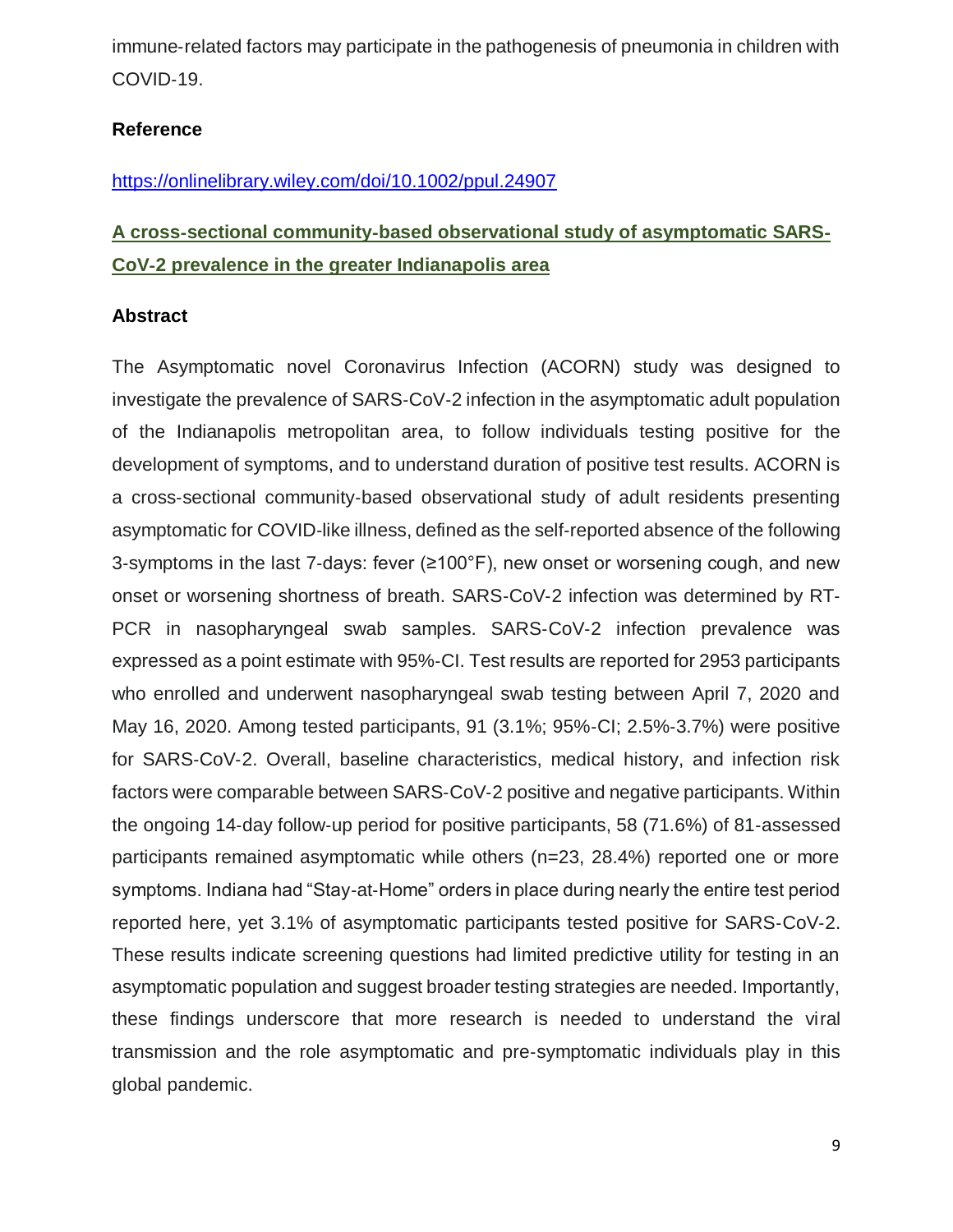#### **Reference**

https://onlinelibrary.wiley.com/doi/10.1002/jmv.26182

#### **Publication Date: June 15, 2020**

### **Global, regional, and national estimates of the population at increased risk of severe COVID-19 due to underlying health conditions in 2020: A modelling study**

#### **Abstract**

*Background*: The risk of severe COVID-19 if an individual becomes infected is known to be higher in older individuals and those with underlying health conditions. Understanding the number of individuals at increased risk of severe COVID-19 and how this varies between countries should inform the design of possible strategies to shield or vaccinate those at highest risk.

*Methods*: We estimated the number of individuals at increased risk of severe disease (defined as those with at least one condition listed as "at increased risk of severe COVID-19" in current guidelines) by age (5-year age groups), sex, and country for 188 countries using prevalence data from the Global Burden of Diseases, Injuries, and Risk Factors Study (GBD) 2017 and UN population estimates for 2020. The list of underlying conditions relevant to COVID-19 was determined by mapping the conditions listed in GBD 2017 to those listed in guidelines published by WHO and public health agencies in the UK and the USA. We analysed data from two large multimorbidity studies to determine appropriate adjustment factors for clustering and multimorbidity. To help interpretation of the degree of risk among those at increased risk, we also estimated the number of individuals at high risk (defined as those that would require hospital admission if infected) using age-specific infection–hospitalisation ratios for COVID-19 estimated for mainland China and making adjustments to reflect country-specific differences in the prevalence of underlying conditions and frailty. We assumed males were twice at likely as females to be at high risk. We also calculated the number of individuals without an underlying condition that could be considered at increased risk because of their age, using minimum ages from 50 to 70 years. We generated uncertainty intervals (UIs) for our estimates by running low and high scenarios using the lower and upper 95% confidence limits for country population size, disease prevalences, multimorbidity fractions, and infection–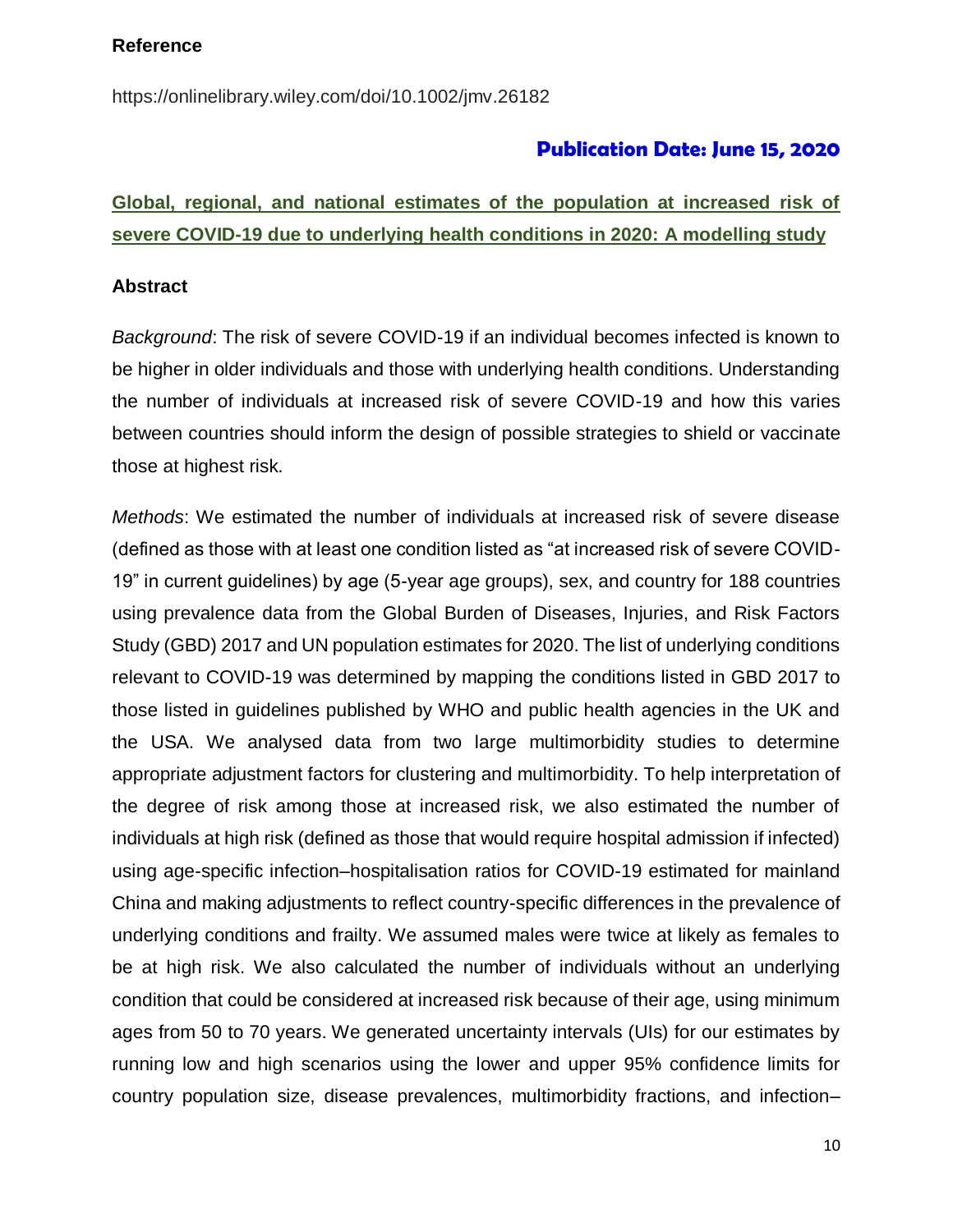hospitalisation ratios, and plausible low and high estimates for the degree of clustering, informed by multimorbidity studies.

*Findings*: We estimated that 1·7 billion (UI 1·0–2·4) people, comprising 22% (UI 15–28) of the global population, have at least one underlying condition that puts them at increased risk of severe COVID-19 if infected (ranging from <5% of those younger than 20 years to >66% of those aged 70 years or older). We estimated that 349 million (186– 787) people (4% [3–9] of the global population) are at high risk of severe COVID-19 and would require hospital admission if infected (ranging from <1% of those younger than 20 years to approximately 20% of those aged 70 years or older). We estimated 6% (3–12) of males to be at high risk compared with 3% (2–7) of females. The share of the population at increased risk was highest in countries with older populations, African countries with high HIV/AIDS prevalence, and small island nations with high diabetes prevalence. Estimates of the number of individuals at increased risk were most sensitive to the prevalence of chronic kidney disease, diabetes, cardiovascular disease, and chronic respiratory disease.

*Interpretation*: About one in five individuals worldwide could be at increased risk of severe COVID-19, should they become infected, due to underlying health conditions, but this risk varies considerably by age. Our estimates are uncertain, and focus on underlying conditions rather than other risk factors such as ethnicity, socioeconomic deprivation, and obesity, but provide a starting point for considering the number of individuals that might need to be shielded or vaccinated as the global pandemic unfolds.

#### **Reference**

<https://www.sciencedirect.com/science/article/pii/S2214109X20302643?via%3Dihub>

#### **Publication Date: June 12, 2020**

#### **Advice from a systems-biology model of the corona epidemics**

#### **Abstract**

Using standard systems biology methodologies, a 14-compartment dynamic model was developed for the Corona virus epidemic. The model predicts that: (i) it will be impossible to limit lockdown intensity such that sufficient herd immunity develops for this epidemic to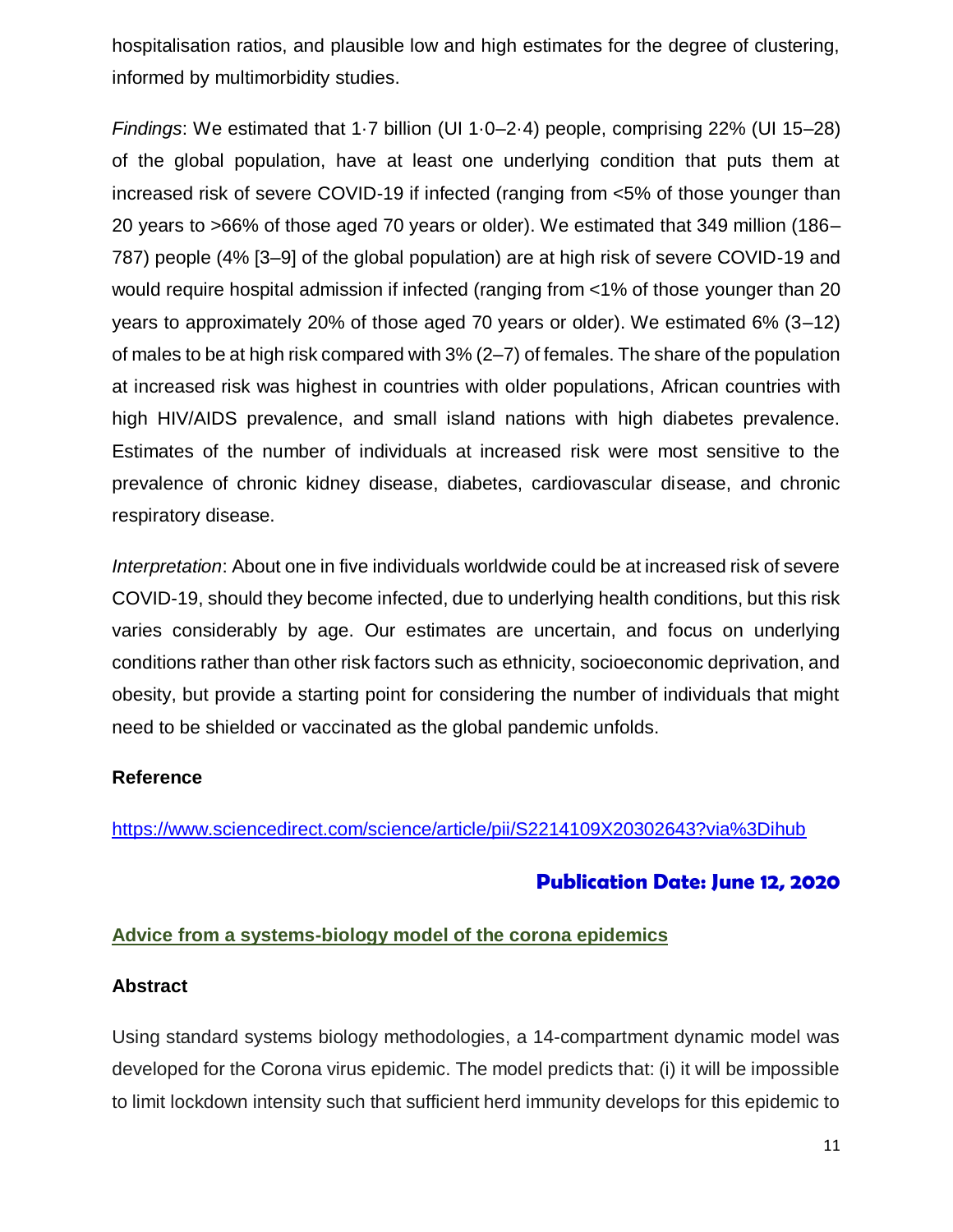die down, (ii) the death toll from the SARS-CoV-2 virus decreases very strongly with increasing intensity of the lockdown, but (iii) the duration of the epidemic increases at first with that intensity and then decreases again, such that (iv) it may be best to begin with selecting a lockdown intensity beyond the intensity that leads to the maximum duration, (v) an intermittent lockdown strategy should also work and might be more acceptable socially and economically, (vi) an initially intensive but adaptive lockdown strategy should be most efficient, both in terms of its low number of casualties and shorter duration, (vii) such an adaptive lockdown strategy offers the advantage of being robust to unexpected imports of the virus, e.g. due to international travel, (viii) the eradication strategy may still be superior as it leads to even fewer deaths and a shorter period of economic downturn, but should have the adaptive strategy as backup in case of unexpected infection imports, (ix) earlier detection of infections is the most effective way in which the epidemic can be controlled, whilst waiting for vaccines.

#### **Reference**

Westerhoff, Hans V., and Alexey N. Kolodkin. "Advice from a systems-biology model of the Corona epidemics." npj Systems Biology and Applications 6, no. 1 (2020): 1-5.

#### **Publication Date: June 11, 2020**

### **Seroprevalence of anti-SARS-CoV-2 IgG antibodies in Geneva, Switzerland (SEROCoV-POP): A population-based study**

#### **Abstract**

*Background*: Assessing the burden of COVID-19 on the basis of medically attended case numbers is suboptimal given its reliance on testing strategy, changing case definitions, and disease presentation. Population-based serosurveys measuring anti-severe acute respiratory syndrome coronavirus 2 (anti-SARS-CoV-2) antibodies provide one method for estimating infection rates and monitoring the progression of the epidemic. Here, we estimate weekly seroprevalence of anti-SARS-CoV-2 antibodies in the population of Geneva, Switzerland, during the epidemic.

*Methods*: The SEROCoV-POP study is a population-based study of former participants of the Bus Santé study and their household members. We planned a series of 12 consecutive weekly serosurveys among randomly selected participants from a previous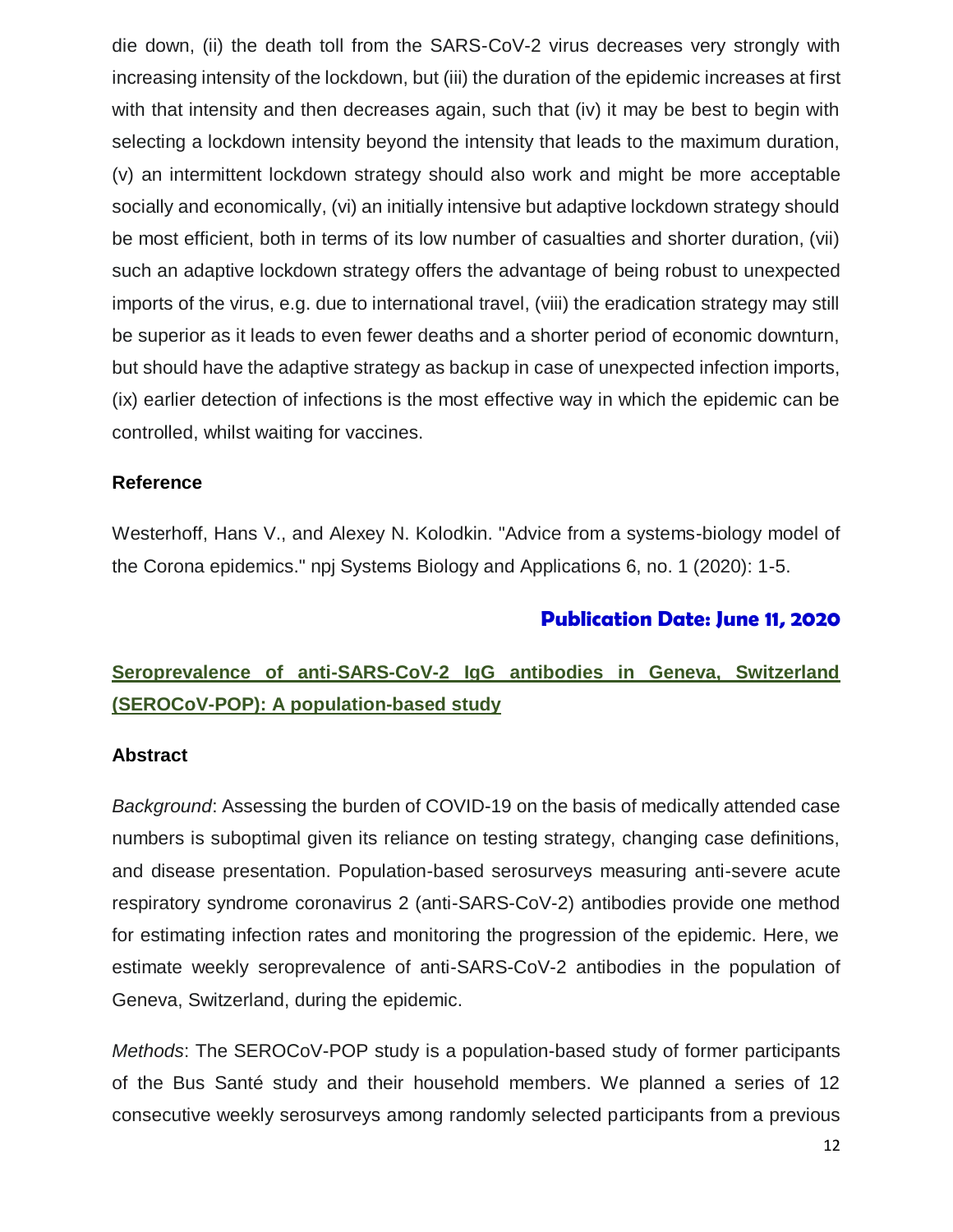population-representative survey, and their household members aged 5 years and older. We tested each participant for anti-SARS-CoV-2-IgG antibodies using a commercially available ELISA. We estimated seroprevalence using a Bayesian logistic regression model taking into account test performance and adjusting for the age and sex of Geneva's population. Here we present results from the first 5 weeks of the study.

*Findings*: Between April 6 and May 9, 2020, we enrolled 2766 participants from 1339 households, with a demographic distribution similar to that of the canton of Geneva. In the first week, we estimated a seroprevalence of 4·8% (95% CI 2·4–8·0, n=341). The estimate increased to 8·5% (5·9–11·4, n=469) in the second week, to 10·9% (7·9–14·4, n=577) in the third week, 6·6% (4·3–9·4, n=604) in the fourth week, and 10·8% (8·2– 13·9, n=775) in the fifth week. Individuals aged 5–9 years (relative risk [RR] 0·32 [95% CI 0·11–0·63]) and those older than 65 years (RR 0·50 [0·28–0·78]) had a significantly lower risk of being seropositive than those aged 20–49 years. After accounting for the time to seroconversion, we estimated that for every reported confirmed case, there were 11·6 infections in the community.

*Interpretation*: These results suggest that most of the population of Geneva remained uninfected during this wave of the pandemic, despite the high prevalence of COVID-19 in the region (5000 reported clinical cases over <2·5 months in the population of half a million people). Assuming that the presence of IgG antibodies is associated with immunity, these results highlight that the epidemic is far from coming to an end by means of fewer susceptible people in the population. Further, a significantly lower seroprevalence was observed for children aged 5–9 years and adults older than 65 years, compared with those aged 10–64 years. These results will inform countries considering the easing of restrictions aimed at curbing transmission.

#### **Reference**

Stringhini, Silvia, Ania Wisniak, Giovanni Piumatti, Andrew S. Azman, Stephen A. Lauer, Hélène Baysson, David De Ridder et al. "Seroprevalence of anti-SARS-CoV-2 IgG antibodies in Geneva, Switzerland (SEROCoV-POP): A population-based study." The Lancet (2020).

## **The COVID-19 catastrophe: What's gone wrong and how to stop it happening again**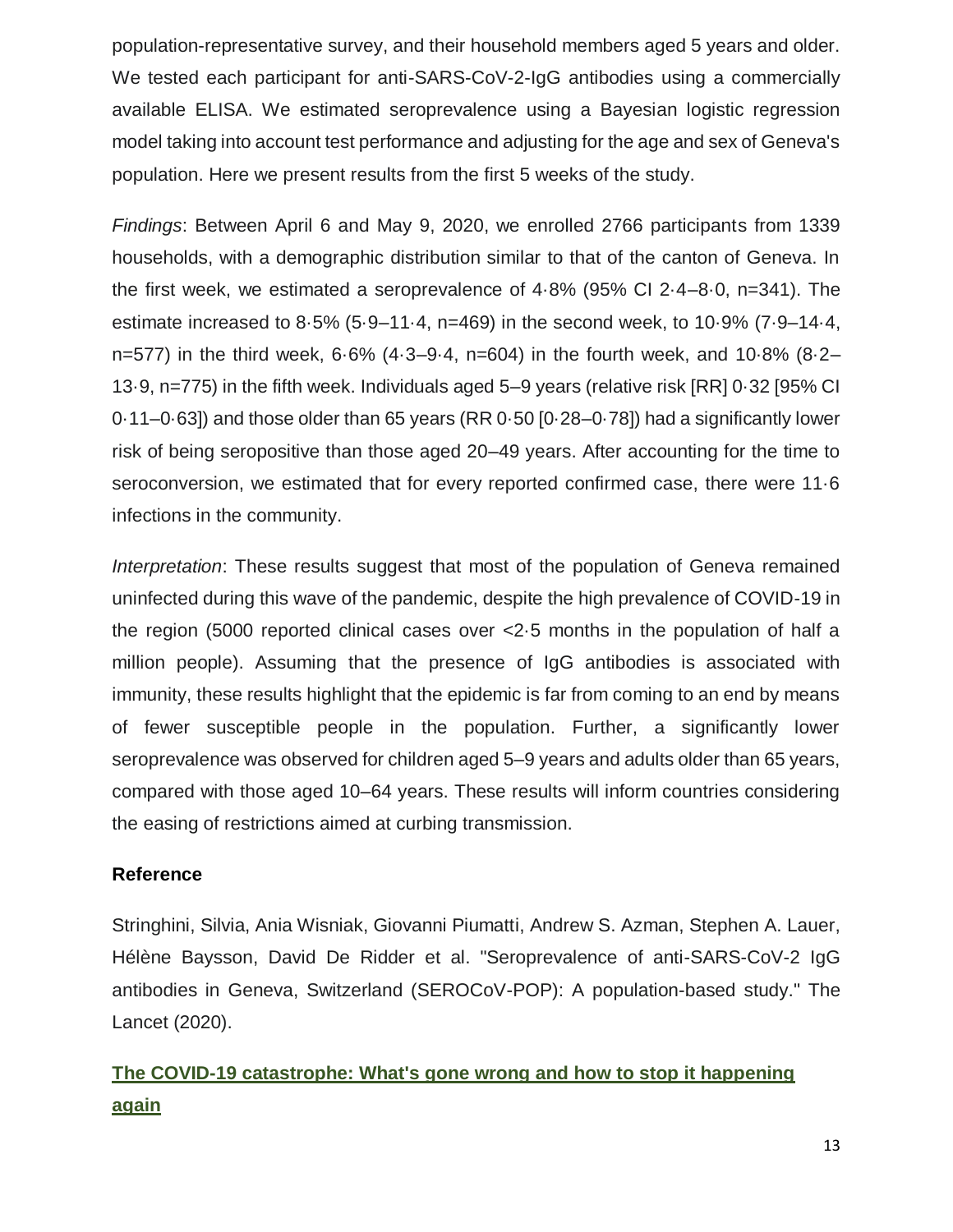#### **Abstract**

The current coronavirus disease 2019 (COVID-19) pandemic caused by severe acute respiratory syndrome coronavirus 2 (SARS-CoV-2) infection has required a complete change in the management of patients with inflammatory bowel disease (IBD) who need to undergo endoscopic procedures. Several preventive measures must be taken to avoid the spread of infection among health-care professionals and patients with IBD, including the use of personal protective equipment, greater attention to endoscopic room hygiene and rescheduling of non-urgent procedures. This Perspective aims to provide a guide based on the Italian and French experience to better face the difficulties encountered by endoscopists during this global health emergency. In particular, recommendations regarding the use of personal protective equipment to prevent COVID-19 transmission, both for patients and health-care professionals, are proposed and different scenarios in endoscopic IBD management are evaluated to suggest when endoscopy could be rescheduled and replaced by alternative biomarkers.

#### **Reference**

Furfaro, Federica, Lucine Vuitton, Gionata Fiorino, Stephane Koch, Mariangela Allocca, Daniela Gilardi, Alessandra Zilli et al. "SFED recommendations for IBD endoscopy during COVID-19 pandemic: Italian and French experience." Nature Reviews Gastroenterology & Hepatology (2020): 1-10.

#### **COVID-19 and the liver-related deaths to come**

#### **Abstract**

Coronavirus disease 2019 (COVID-19) itself and/or the use of hepatotoxic drugs might negatively affect the course and management of patients with pre-existing chronic liver diseases. However, the greatest effect of COVID-19 on liver diseases will be indirect and delayed, resulting from the impending global economic crisis.

#### **Reference**

Pawlotsky, Jean-Michel. "COVID-19 and the liver-related deaths to come." Nature Reviews Gastroenterology & Hepatology (2020): 1-3.

#### **COVID-19 in Africa: The spread and response**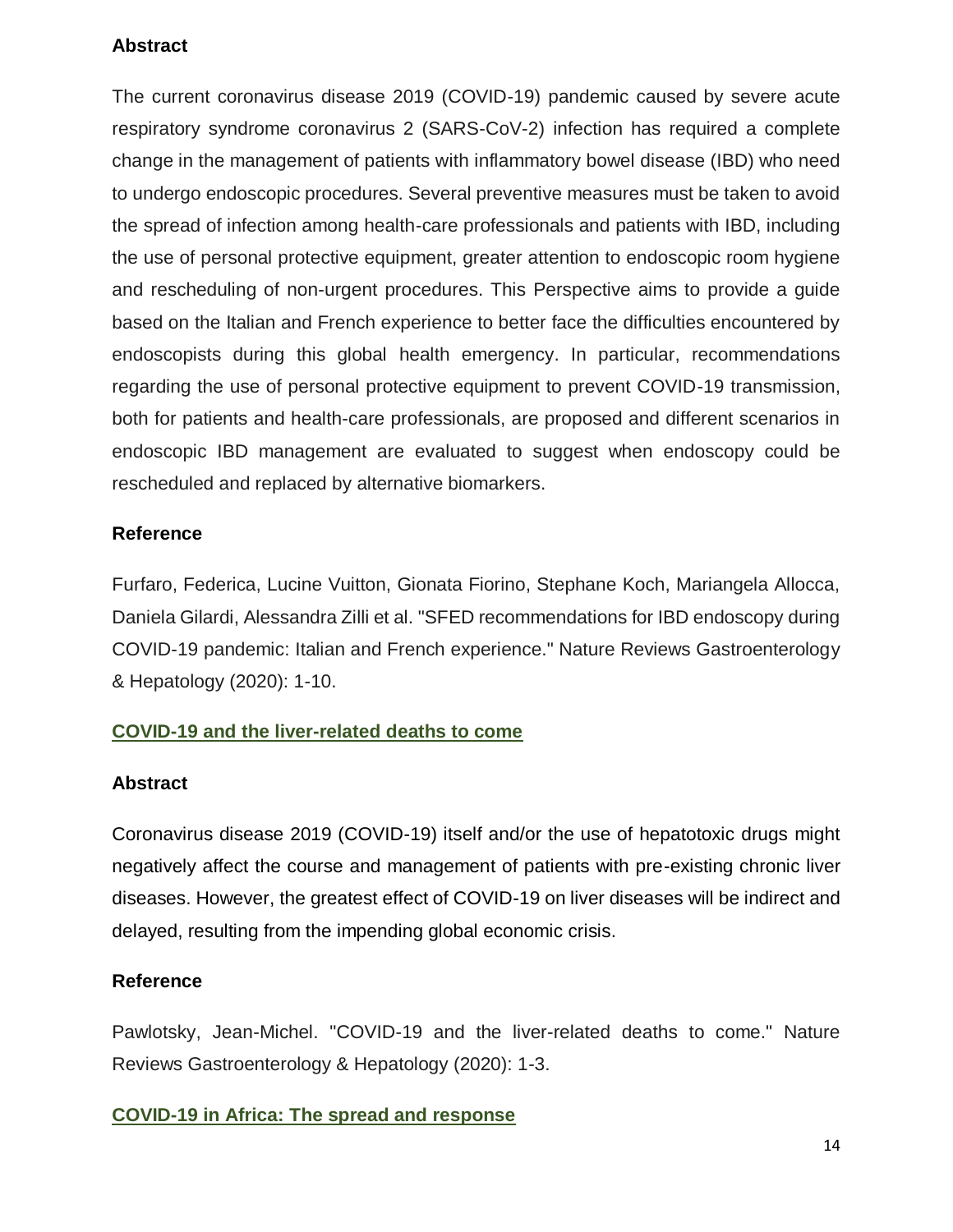#### **Abstract**

Given the current trends in incidence and underlying healthcare systems vulnerabilities, Africa could become the next epicenter of the COVID-19 pandemic. As the pandemic transitions to more widespread community transmission, how can the lessons learned thus far be consolidated to effectively curb the spread of COVID-19 while minimizing social disruption and negative humanitarian and economic consequences?

#### **Reference**

<https://www.nature.com/articles/s41591-020-0961-x>

## **NEWSLETTER**

### **Publication Date: June 16, 2020**

#### **Coronavirus breakthrough: Dexamethasone is first drug shown to save lives**

An inexpensive and commonly used steroid can save the lives of people seriously ill with COVID-19, a randomized, controlled clinical trial in the United Kingdom has found. The drug, called dexamethasone, is the first shown to reduce deaths from the coronavirus that has killed more than 430,000 people globally. In the trial, it cut deaths by about one-third in patients who were on ventilators because of coronavirus infection. For more details, view the link given below.

#### **Reference**

#### <https://www.nature.com/articles/d41586-020-01824-5>

#### **Immune status could determine efficacy of COVID-19 therapies**

Emerging evidence suggests that SARS-CoV-2 can drive a diverse array of immune processes, raising the risk that immunosuppressant agents that are in clinical trials might be effective for some patients but detrimental for others. For more details, view the link given below.

#### **Reference**

https://www.nature.com/articles/d41573-020-00110-3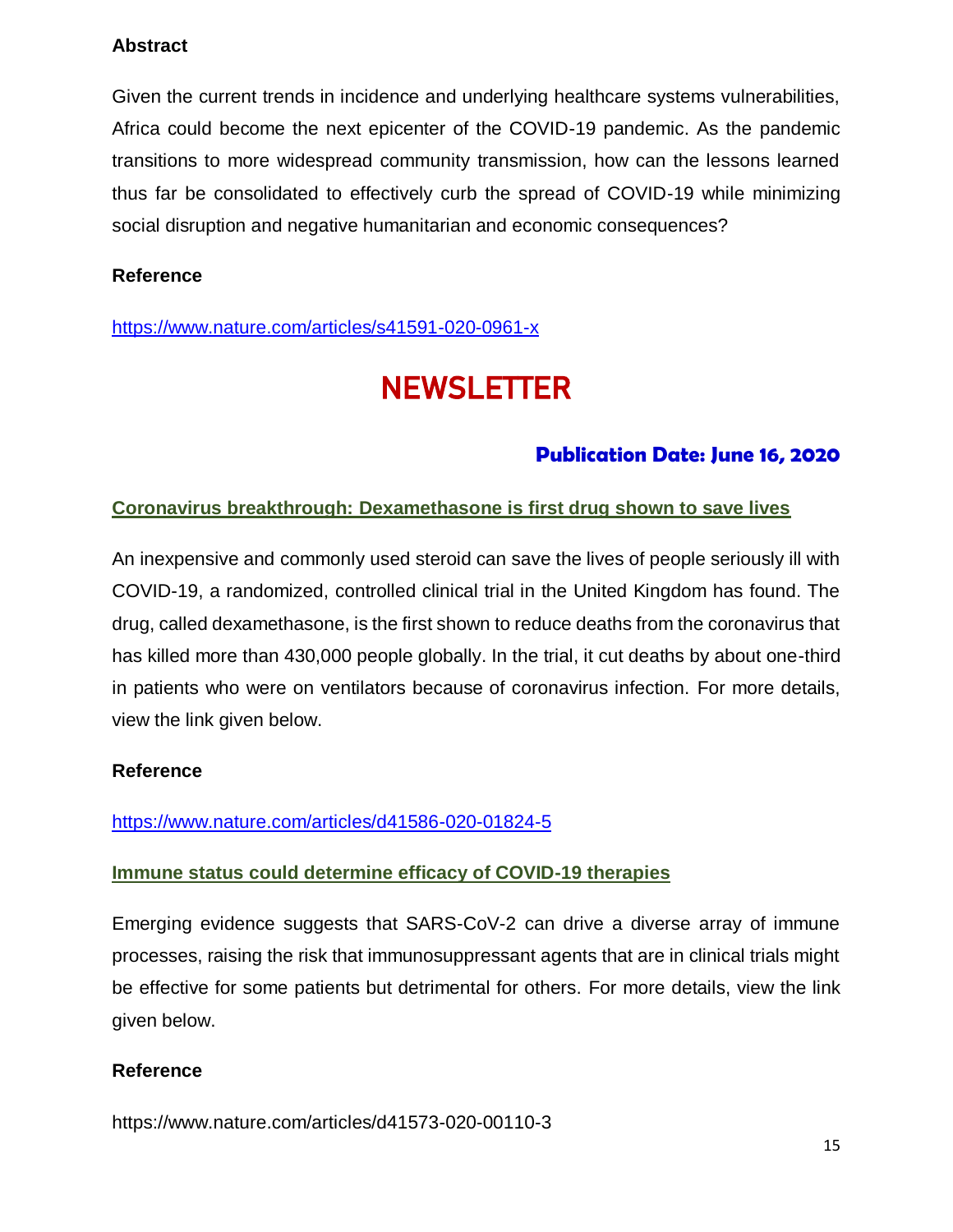## **Coronavirus research updates: More than one billion people face increased risk of severe COVID-19**

A host of common health problems boost a person's risk of becoming seriously ill if infected by the new coronavirus. Now an analysis reveals the extent of this vulnerable group: more than 20% of the world's population has at least one underlying condition that raises the risk of severe disease. Some of the finding in this report are given below:

According to Swiss survey finds (*published on June 16*) The researchers found that only one out of the 123 children aged 5–9 tested positive. children are less susceptible to infection. Oshitani group from Japan (*published on June 16*) revealed that clusters of coronavirus infections are often linked to events many people breathe heavily while packed together, such as karaoke parties and and gym sessions. According to a survey in United Kingdom (UK) (*published on June 11*) showed outbreak due to a massive number of viral imports. The new coronavirus has jumped into the UK more than 1,300 times — mostly due to infected travellers from France and Spain. Researchers from UK (*published on June 11*) have found a second protein that SARS-CoV-2 uses to enter human cells, known as human protein neuropilin-1 (NRP1), which potentially offers a new target for vaccines and drugs. For more details, read the link given below.

#### **Reference**

<https://www.nature.com/articles/d41586-020-00502-w>

## REPORT

#### **Publication Date: June 16, 2020**

#### **Planning and managing a COVID**‐**19 mobile testing site**

The State University of New York at Albany is contributing to the battle against COVID‐ 19 in numerous ways, from donations of personal protective equipment to the 3D printing of protective face shields.

One of the most impactful contributions, especially in terms of enabling a return to normalcy in the community in the midst of COVID-19, is the coordination of a state-run mobile testing site on a large campus parking lot. Stephen Conard, Emergency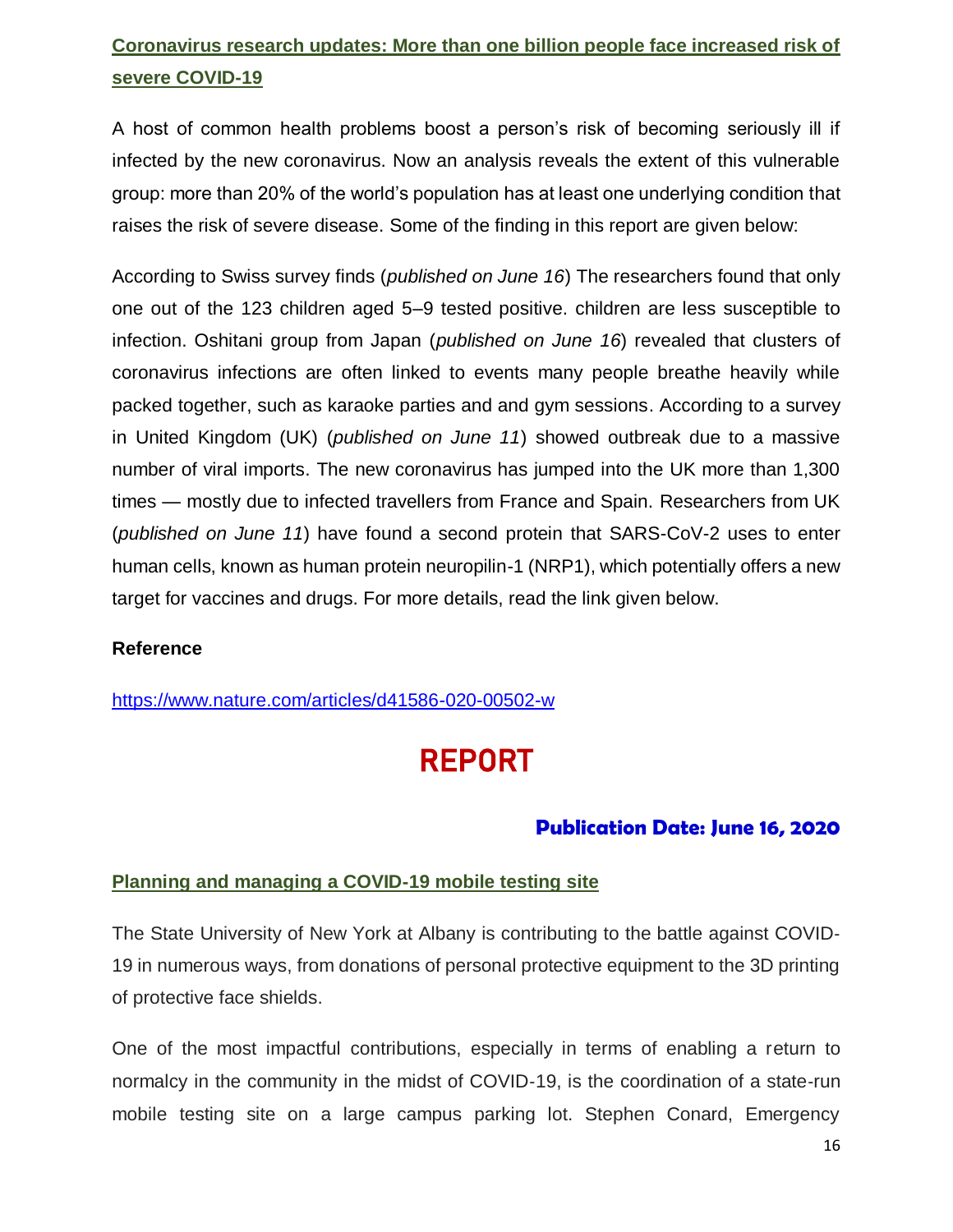Management Coordinator at UAlbany, shared some considerations and lessons learned as part of that effort on his campus. Because UAlbany is part of the state university system, and owing to its location in the capital region, it was selected as an early candidate for various programs in support of the state's pandemic response. Mobile COVID‐19 testing was one of those programs, and in early April the university became host to the first state‐run testing site in upstate New York. Conard stressed that safety is the number one priority for everyone, from the teams working at the testing site to all those who come to get tested. That's why controlling traffic, both vehicular and pedestrian, is such a vital concern. There were numerous other ways that were used to control factors COVID‐19 in State University of New York at Albany numerous ways. For more details, read the link given below.

#### **Reference**

<https://onlinelibrary.wiley.com/doi/10.1002/casr.30671>

#### **Publication Date: June 15, 2020**

### **Antibody cocktail to SARS-CoV-2 spike protein prevents rapid mutational escape seen with individual antibodies**

#### **Abstract**

Antibodies targeting the spike protein of SARS-CoV-2 present a promising approach to combat the COVID19 pandemic; however, concerns remain that mutations can yield antibody resistance. We investigate the development of resistance against four antibodies to the spike protein that potently neutralize SARS-CoV-2, individually as well as when combined into cocktails. These antibodies remain effective against spike variants that have arisen in the human population. However, novel spike mutants rapidly appeared following in vitro passaging in the presence of individual antibodies, resulting in loss of neutralization; such escape also occurred with combinations of antibodies binding diverse but overlapping regions of the spike protein. Importantly, escape mutants were not generated following treatment with a non-competing antibody cocktail.

#### **Reference**

https://science.sciencemag.org/content/early/2020/06/15/science.abd0831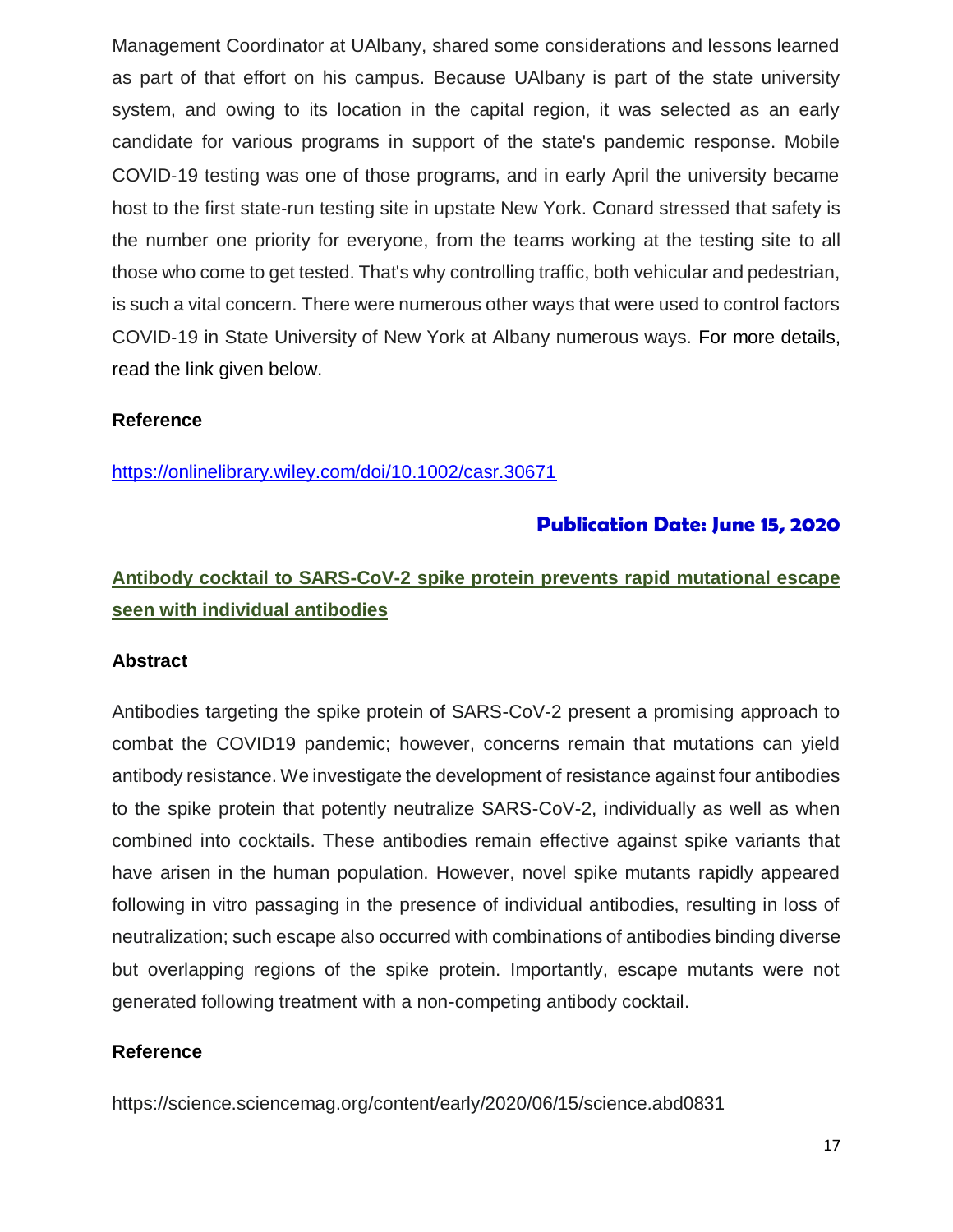## PERSPECTIVE

#### **Publication Date: June 16, 2020**

#### **Can existing live vaccines prevent COVID-19?**

#### **Abstract**

Prophylactic vaccination is the most effective intervention to protect against infectious diseases. The commonly accepted paradigm is that immunization with both attenuated virus (live but with substantially reduced virulence) and inactivated (killed virus particles) vaccines induces adaptive and generally long-term and specific immunity in the form of neutralizing antibodies and/or activating pathogen-specific cellular immune responses. However, an increasing body of evidence suggests that live attenuated vaccines can also induce broader protection against unrelated pathogens likely by inducing interferon and other innate immunity mechanisms that are yet to be identified. The stimulation of innate immunity by live attenuated vaccines in general, and oral poliovirus vaccine (OPV) in particular, could provide temporary protection against coronavirus disease 2019 (COVID-19). For more details, read the link given below.

#### **Reference**

https://science.sciencemag.org/content/368/6496/1187

## **CORRESPONDANCE**

#### **Publication Date: June 16, 2020**

#### **COVID**‐**19 pandemic: A large boulder on the head of stoma patients**

#### **Abstract**

During the COVID‐19 pandemic, numbers of patients with colorectal cancer needing a stoma are likely to increase. The recommendations of scientific societies encourage interventions with a lower risk of complications, short recovery time and less likelihood of ICU admission (particularly Hartmann's procedure) in these patients, especially those who test positive for COVID‐19.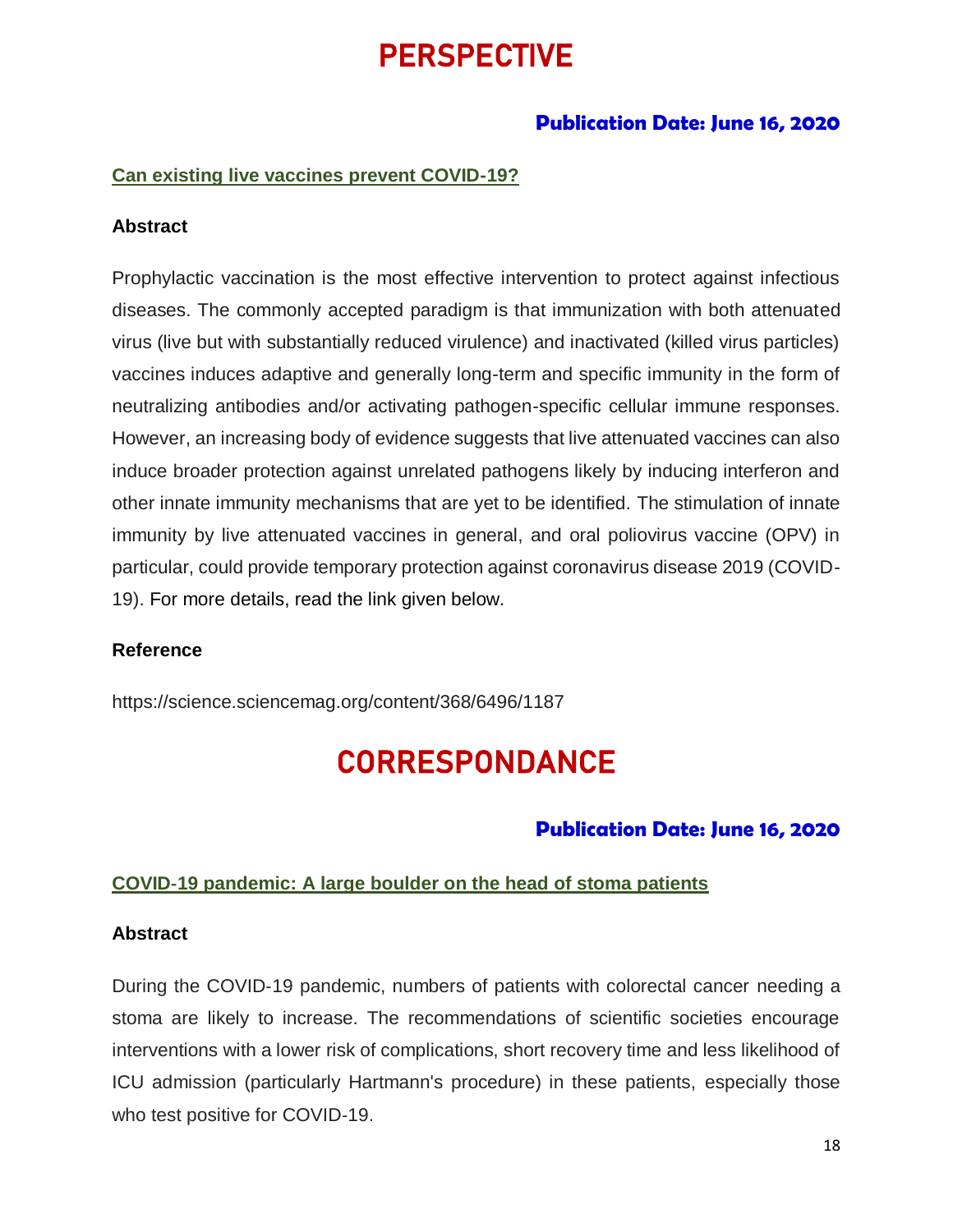At present, patients may have great difficulty handling the paperwork required to obtain stoma bags and aids that prevent peristomal skin complications from the National Health System. The Italian government has requested that regional administrations to protect patients with disabilities. Many regions have introduced self‐renewal of medical prescriptions to avoid hospital attendance and provided for direct home delivery of prosthetic devices.

Viral RNA has been detected in gastrointestinal secretions and faeces, so faecal excretion could represent a further potential route of viral transmission. For this reason, adherence to proper handwashing, use of antiseptic foam, as well as use of appropriate personal protective equipment should be strictly enforced for patients, stoma nurses and caregivers. Moreover, the use of stool‐containment bags with a safe locking system is recommended to prevent accidental spillage of intestinal material. In conclusion, the COVID‐19 pandemic is worsening disability in stoma patients. Only good synergy between adequate government provisions and correct stoma care practices can help overcome this challenging situation.

#### **Reference**

<https://bjssjournals.onlinelibrary.wiley.com/doi/10.1002/bjs.11754>

## **Tracheotomy in COVID**‐**19 patients: Preliminary experience and technical refinements**

The COVID-19 pandemic is deeply affecting the surgical landscape. In this context, tracheotomy is considered one of the riskiest procedures, but our experience suggests that rational measures and teamwork can significantly reduce the risk of transmission to staff. Few real-life data about tracheotomy in intubated patients with COVID-19 exist. To avoid aerosolization and airflow from lower airways, we open the trachea above the endotracheal tube (ETT) cuff *via* an open surgical technique, following guidelines, with some technical refinements outlined in this report. For more details, read the link given below.

#### **Reference**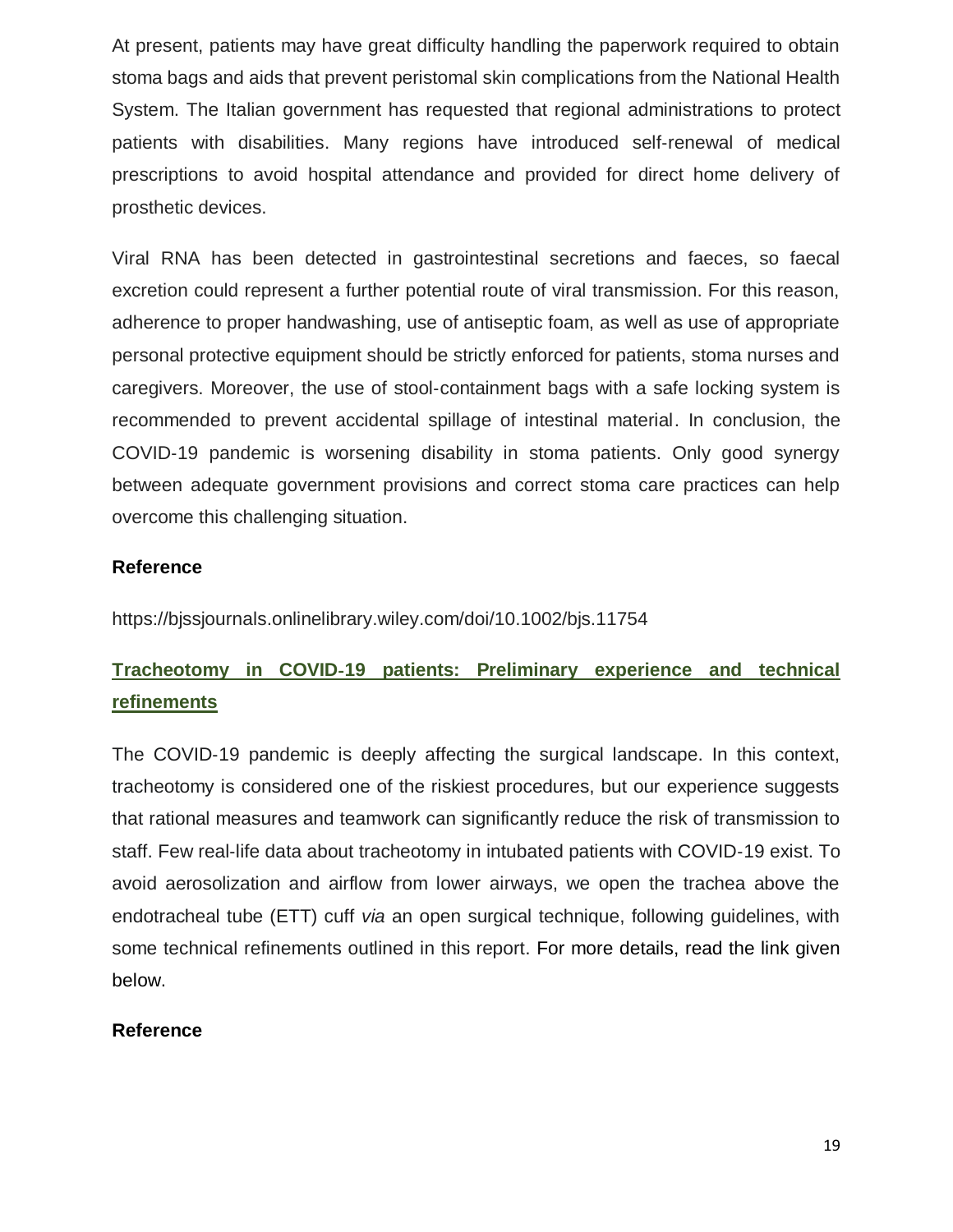Healy, David W., Benjamin H. Cloyd, Michael J. Brenner, Robbi A. Kupfer, Karina S. Anam, and Samuel A. Schechtman. "The COVID-19 pandemic: implications for the head and neck anesthesiologist." Journal of Head & Neck Anesthesia 4 (2020).

#### **Reference**

<https://bjssjournals.onlinelibrary.wiley.com/doi/10.1002/bjs.11757>

#### **Publication Date: June 15, 2020**

## **Systemically comparing host immunity between survived and deceased COVID-19 patients**

#### **Abstract**

Novel severe acute respiratory syndrome coronavirus 2 (SARS-CoV-2) has caused the disastrous pandemic of Coronavirus Disease-2019 (COVID-19). Although the epidemiological, clinical, and immunological characteristics of COVID-19 have been reported, the kinetics of immune responses and their association with clinical outcomes remain poorly understood. In this report, the characteristics of cellular immune responses in a total of 157 COVID-19 patients enrolled in Tongji Hospital between February and March 2020 were studied, and the properties between 95 survived and 62 deceased patients with different onset time were compared. The demographic and clinical characteristics of these patients showed no significant difference in age, gender, clinical symptoms, and imaging features was recorded between survived and deceased patients. For more detail, see the link given below.

#### **Reference**

https://www.nature.com/articles/s41423-020-0483-y

#### **Publication Date: June 11, 2020**

**Considering how biological sex impacts immune responses and COVID-19 outcomes**

**Abstract**